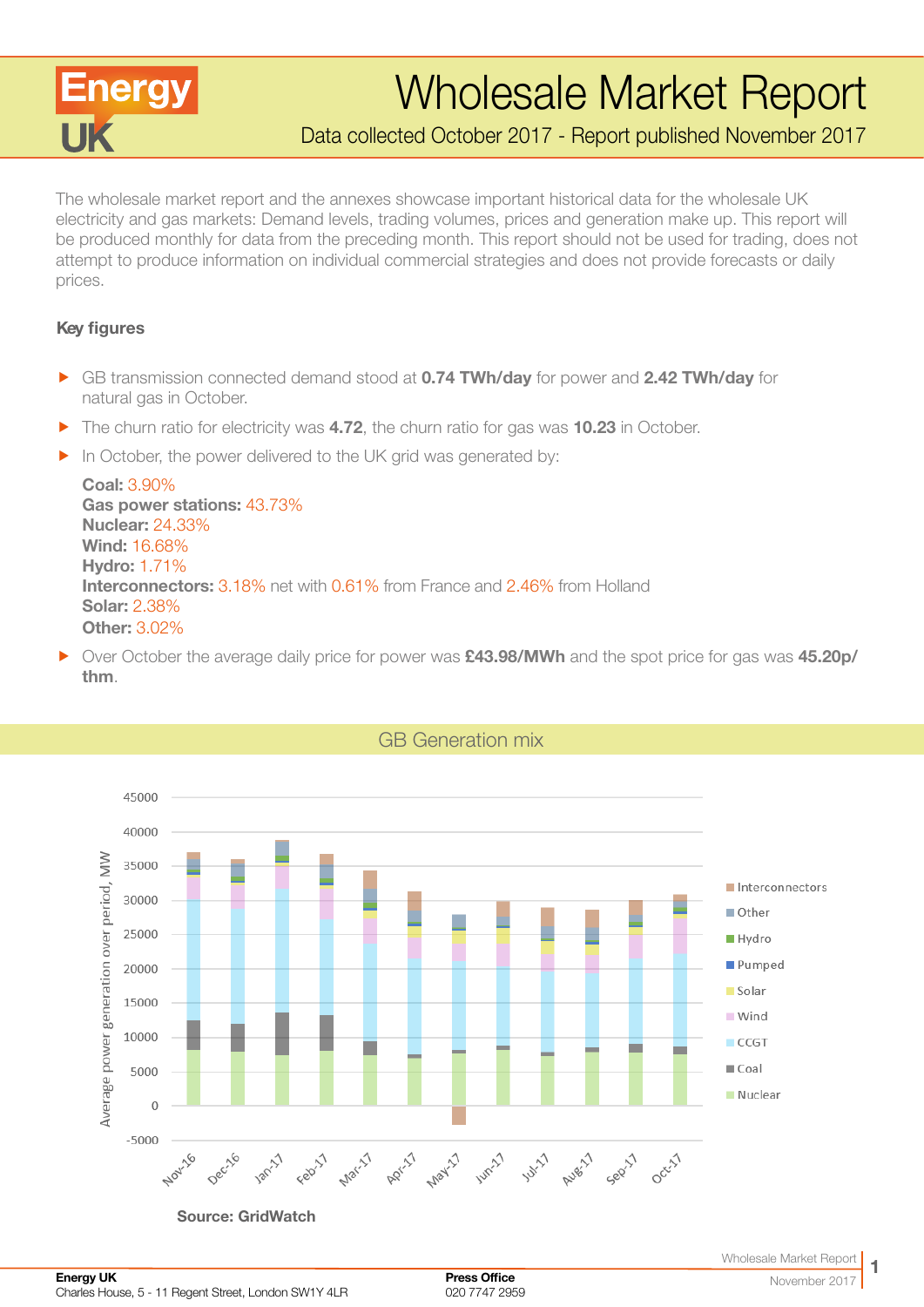## **Trading**

This graph shows the traded volumes of different types of contracts to deliver to the respective months set against demand.



Total traded electricity delivered in last 3 months

Source: EDF & ICIS Heren



## Gas traded and delivered to Grid by delivery month

Source: National Grid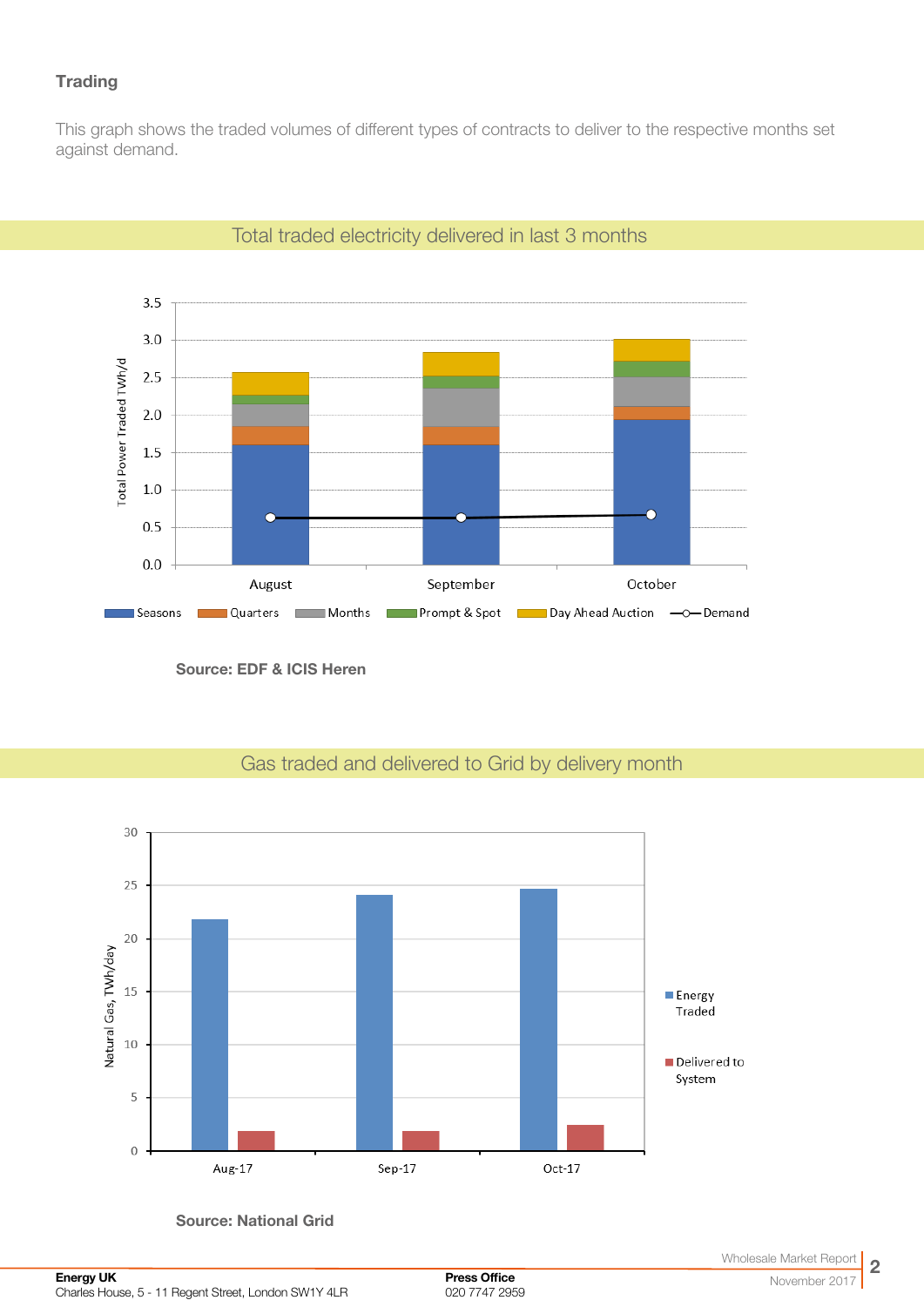## **Pricing**

These graphs illustrate relative to delivery date the difference in price you would have paid purchasing power and gas at different times. They show the historical price movements of spot, month ahead (averaged monthly) and season one, two and four ahead contracts (averaged over a season) for the past two years. For example, at the start of 2016 long term seasonal products were generally more expensive than short term products, whereas towards the end of 2016 the opposite was the case.



Average wholesale baseload UK power prices by delivery date, £/MWh

Source: EPEX Spot, ICE (Intercontinental Exchange)



Average gas prices traded and delivered to Grid by delivery date, p/Thm

Source: National Grid, ICE (Intercontinental Exchange)

Press Office 020 7747 2959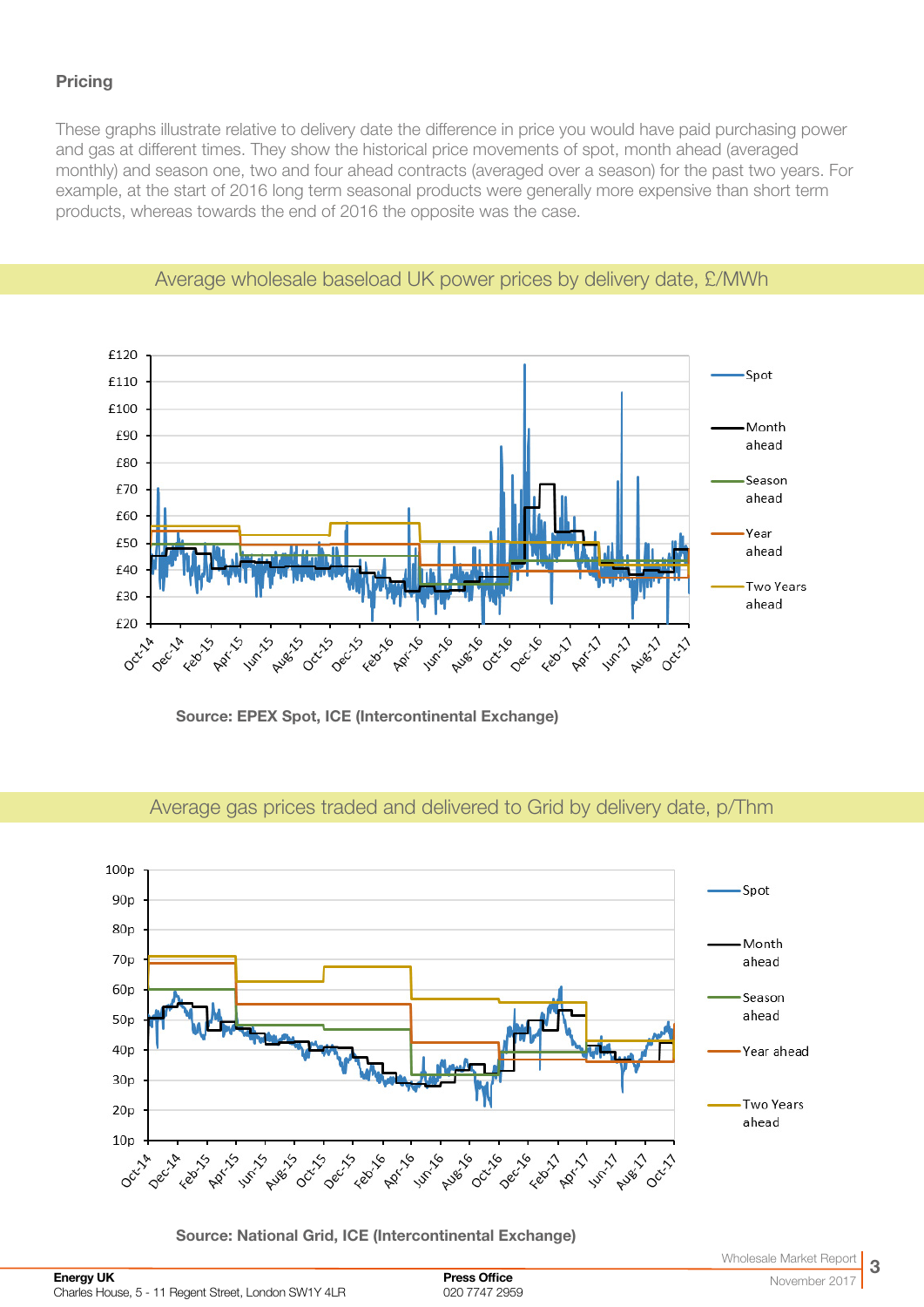**Baseload:** An amount of electric power delivered or required over a given period at a constant rate.

**FIS:** Department for Business, Energy and Industrial Strategy.

**F** Churn ratio: Here means the ratio for a specific time period between; volumes of trades to deliver on that period and; the total demand over that period. Typically volumes traded are over 10 to 20 times demand in the gas wholesale market, whereas for the electricity wholesale market the ratio is typically less than 4.

 $\triangleright$  **kWh:** Kilowatt-hour, a unit of energy equal to delivering 1kW for an hour, which is commonly used for retail pricing.

**F LEBA:** London Energy Brokers' Association. The members of LEBA facilitate bilateral trades between parties, termed Over the Counter (OTC) trades.

**F** Liquidity: A liquid market is one where there are ready and willing buyers and sellers and where what is being bought and sold is easy to price and can trade without a significant price impact. Liquid markets are ones where there is a high turnover and where volumes traded are significant.

**F LNG:** Liquefied Natural Gas. Natural gas is easier to transport in liquid form if a pipeline is not available as it requires less space.

 $\triangleright$  **Month ahead:** Electricity traded for delivery in the next month.

**F NBP (National Balancing Point):** The virtual hub at which all gas flows onto and out of the gas grid are set against.

**F** Season ahead: trade for electricity delivered in a particular future season – summer or winter.

**F** Seasons: There are two season for wholesale energy: Winter which runs from October to March and; Summer which runs from April to October.

 $\triangleright$  Thm: Therm, a non-SI measurement of heat energy which companies use to measure their gas needs. Burning one therm of gas is approximately equivalent to releasing 29.3 KWh of energy (before heat loss).

#### Additional data on wholesale market activity can be found on the following links:

#### Supply and demand data

- [BM reports Market Index Data](http://www.bmreports.com/bwh_Mid.html
)
- [Gridwatch](http://www.gridwatch.templar.co.uk/index.php )

#### Prices data

- [EPEXSPOT UK](http://www.epexspot.com/en/)
- [N2EX](http://www.n2ex.com/marketdata )

#### Forward exchange prices

- [NASDAQ](http://www.nasdaqomx.com/commodities/markets/marketprices )
- [The ICE](http://www.theice.com/marketdata/reports/ReportCenter.shtml#report/10 )

#### Over-the-Counter (OTC) prices

• [London Energy Brokers'](http://www.leba.org.uk/pages/index.cfm?page_id=41&title=uk_power_prompt )  [Association \(LEBA\)](http://www.leba.org.uk/pages/index.cfm?page_id=41&title=uk_power_prompt )

#### Price reporting agencies

- [ICIS Heren](http://www.icis.com/heren)
- **[Platts](http://www.platts.com)**
- **[Argus](http://www.argusmedia.com/Power)**

#### Energy UK

Charles House, 5 - 11 Regent Street, London SW1Y 4LR

Press Office

020 7747 2959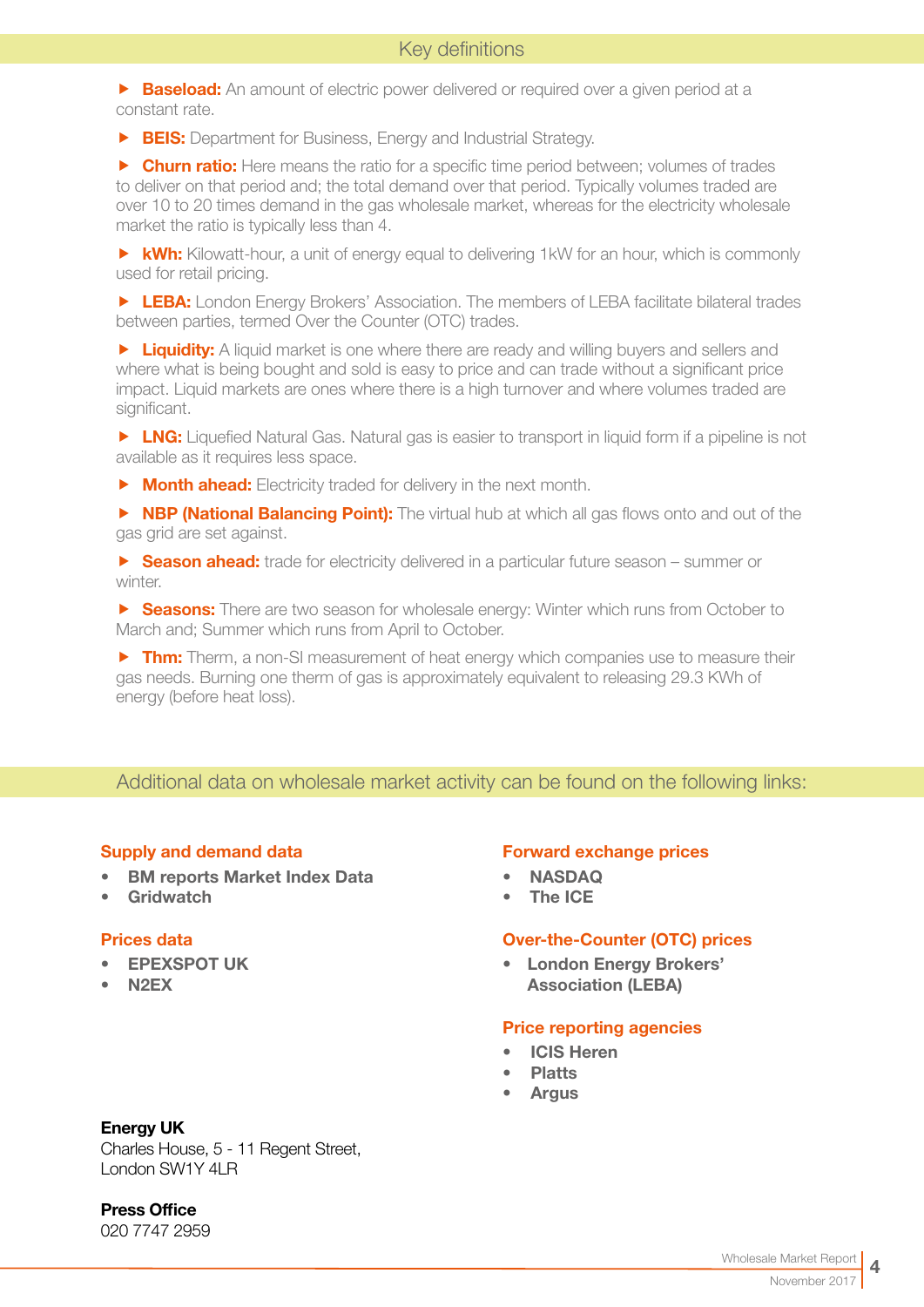# Wholesale Market Report Annex

#### Forward trading volumes

These graphs show the levels of liquidity in the forward power and gas market.



Source: EDF and ICIS Heren



Natural gas forward volumes traded by month, TWh

Source: ICE and LEBA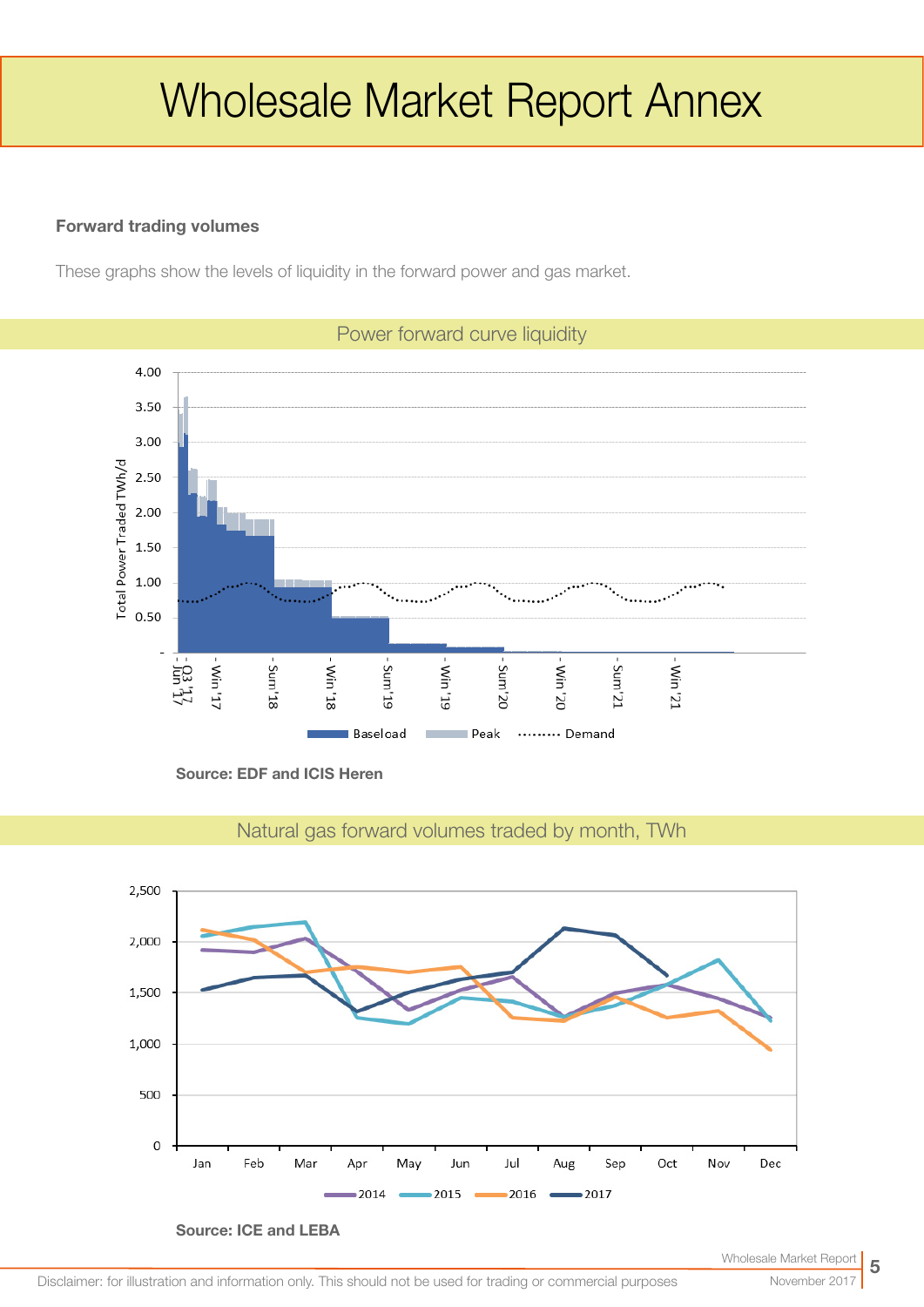In 2016, electricity final consumption (excluding losses and energy industry own use) across the economy was 304 Terawatt hours (TWh), split into three groups:

#### Industrial: 91.91 TWh

#### Domestic: 107.97 TWh

#### Commercial premises, public administration, transport and agriculture: 104.02 TWh

In 2016 the UK produced 462.75 TWh of natural gas, imported 532.17 TWh and exported 114.29 TWh.

In 2016, 409.86 TWh of natural gas was imported by pipelines, of which 347.01 TWh came from Norway, 47.44 TWh from the Netherlands and 15.41 TWh from Belgium. Additionally 122.31 TWh of liquefied natural gas (LNG) was imported, of which the vast majority - 112.01 TWh - came from Qatar.

Gas consumption was split by:

#### Domestic: 311.38 TWh

Industry: 98.01 TWh

#### Other uses such as non-energy uses, commercial and public: 88.81 TWh

#### Energy industry (mainly used as fuel to produce electricity): 298.1 TWh

The average domestic customer gas consumption in 2016 was 4.6% higher compared to 2015, at 13,801 kilowatt hours (kWh), or 14,233 kWh adjusted for temperature: approximately sufficient\* to boil a kettle nearly 128,000 times.

The average electricity consumption per household in 2016 was 0.8% lower compared to 2015, at 3,889 kilowatt hours (kWh), or 3,900 kWh adjusted for temperature; approximately equivalent to boiling a kettle 35,000 times.

\* One kilowatt hour is approximately enough to boil a kettle nine times

#### Source: DUKES 2017 and Energy Consumption in the UK 2017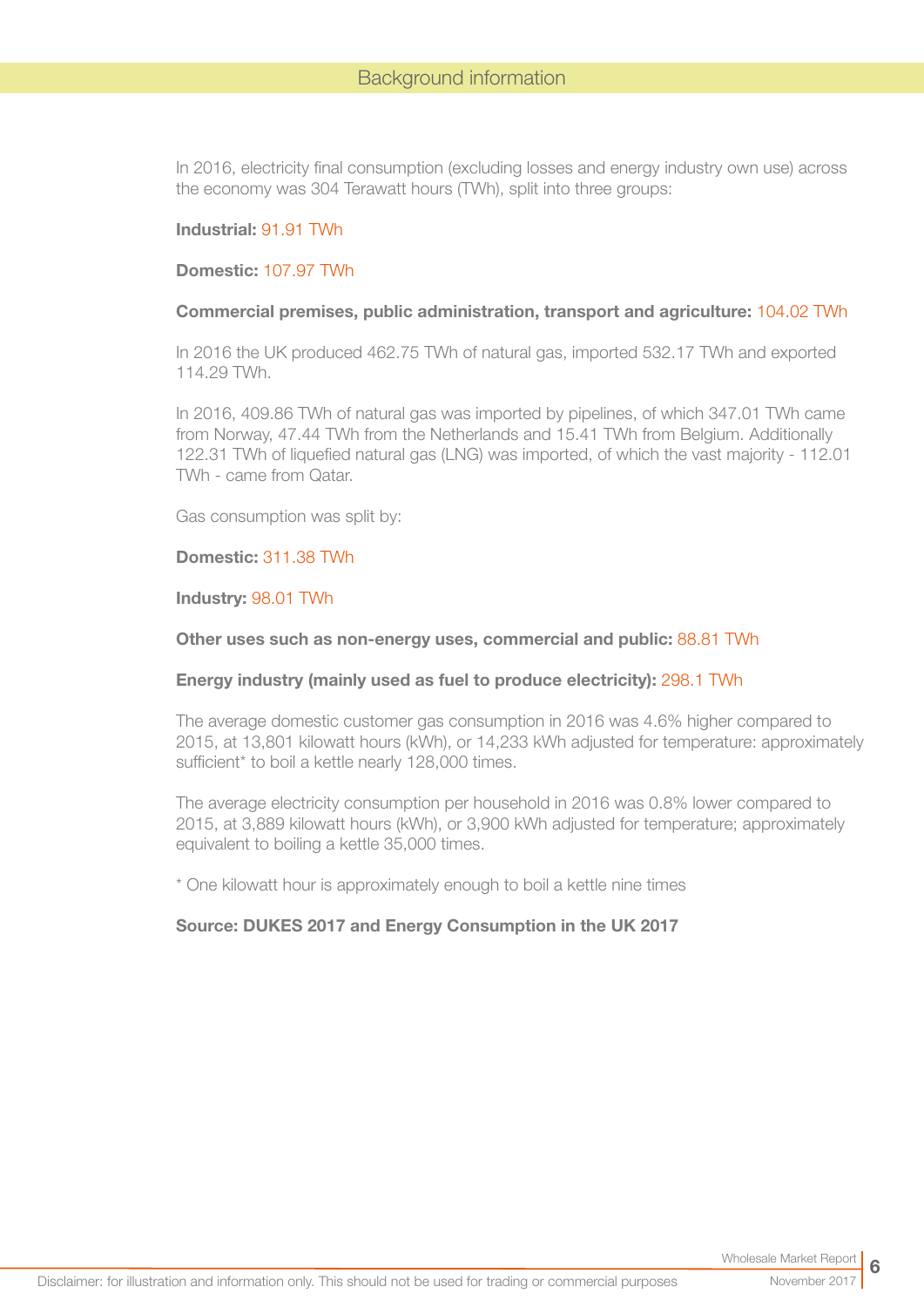#### Baseload power prices to deliver to the GB Grid £/MWh

These graphs show the daily price of traded power contracts to deliver to the GB grid.

## Baseload power day ahead auction

## Volume weighted average price, £/MWh



# Baseload power front month





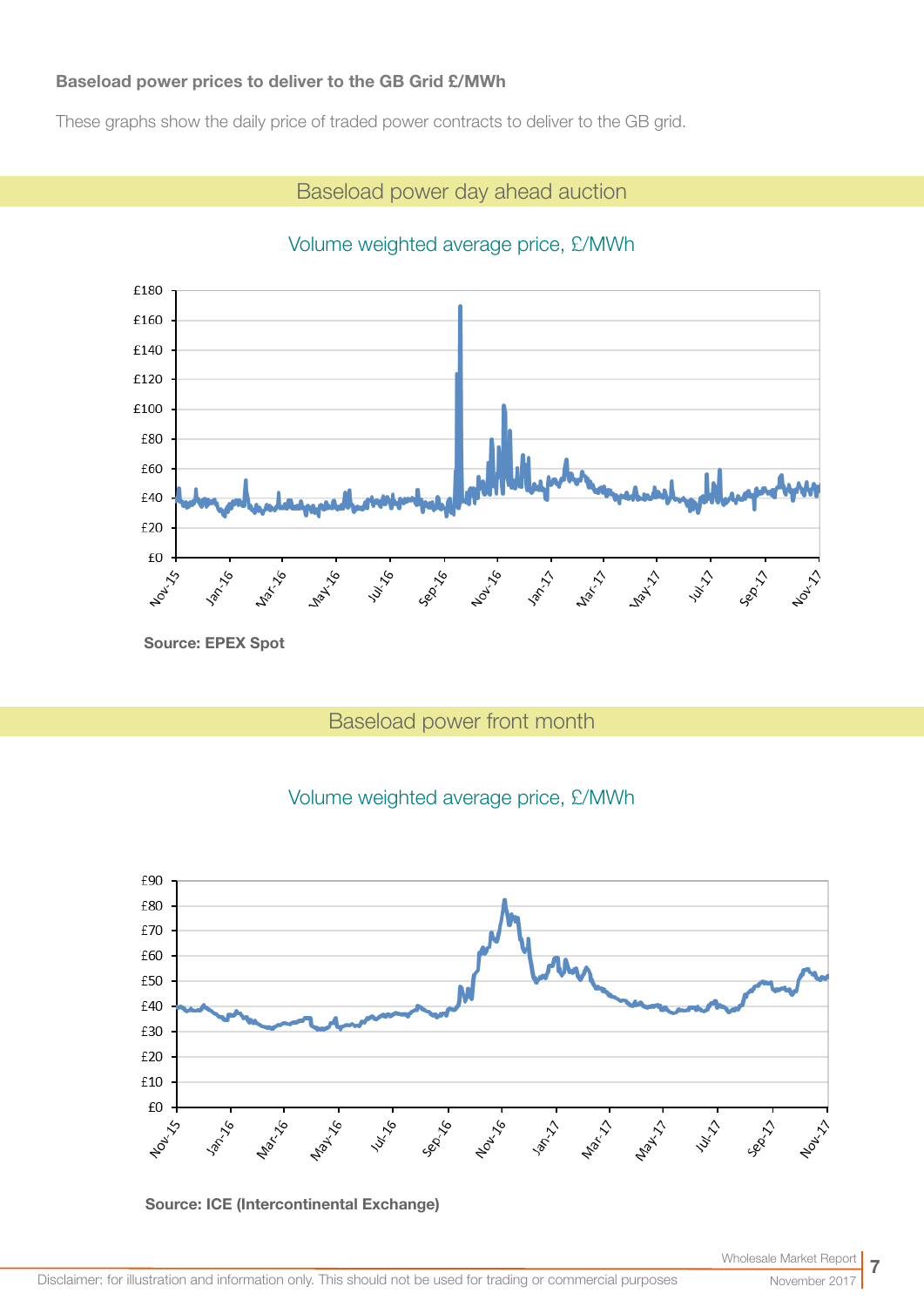#### Baseload power prices to deliver to the GB Grid £/MWh

These graphs show the daily price of traded power contracts to deliver to the GB grid.

## Baseload power front season



## Volume weighted average price, £/MWh

Source: ICE (Intercontinental Exchange)

Baseload power season+2

## ICE settlement price, £/MWh



Source: ICE (Intercontinental Exchange)

November 2017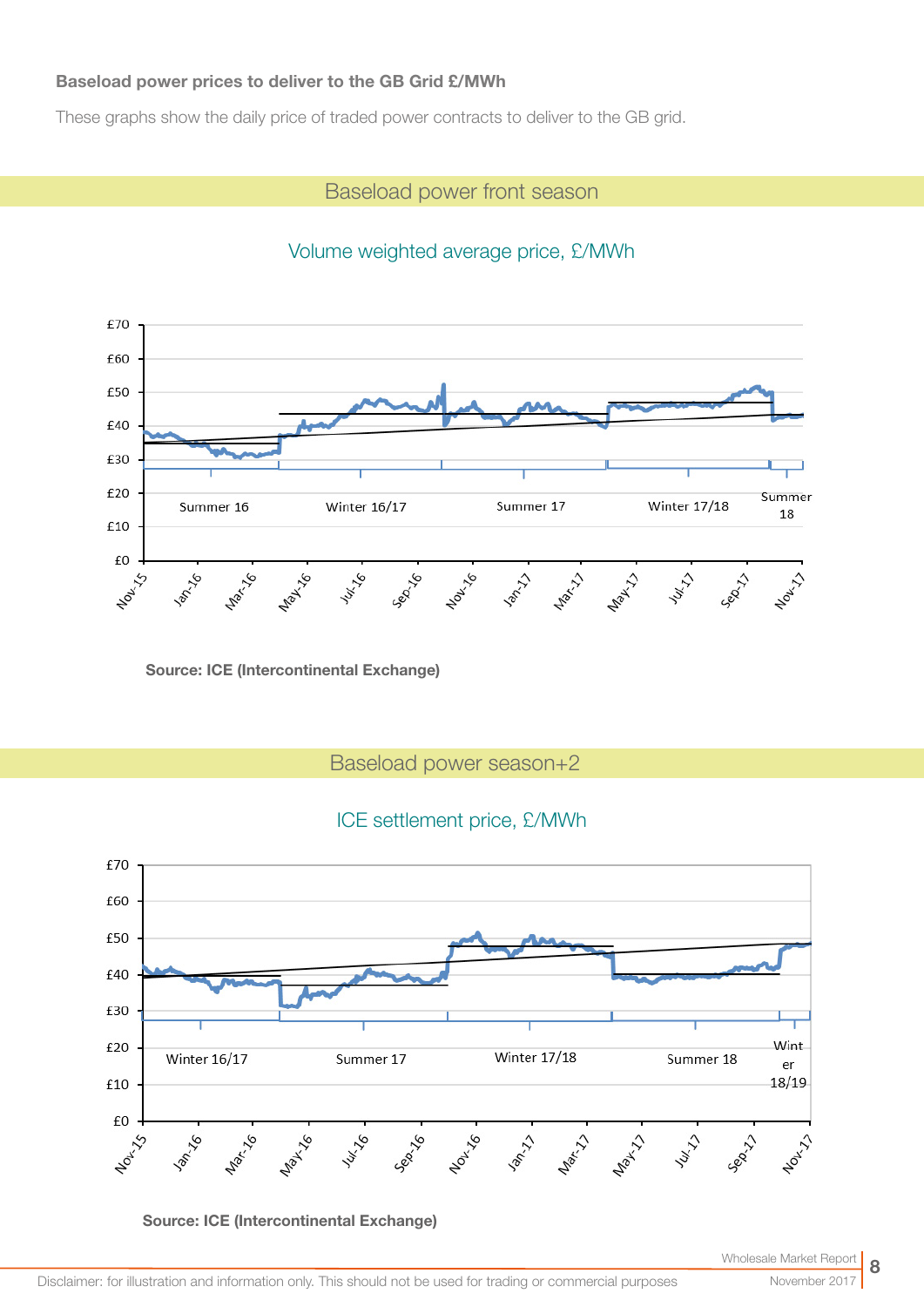#### Baseload power prices to deliver to the GB Grid £/MWh

These graphs show the daily price of traded power contracts to deliver to the GB grid.

## Baseload power season+3

# ICE settlement price, £/MWh



Source: ICE (Intercontinental Exchange)

Baseload power season+4

## ICE settlement price, £/MWh



Source: ICE (Intercontinental Exchange)

November 20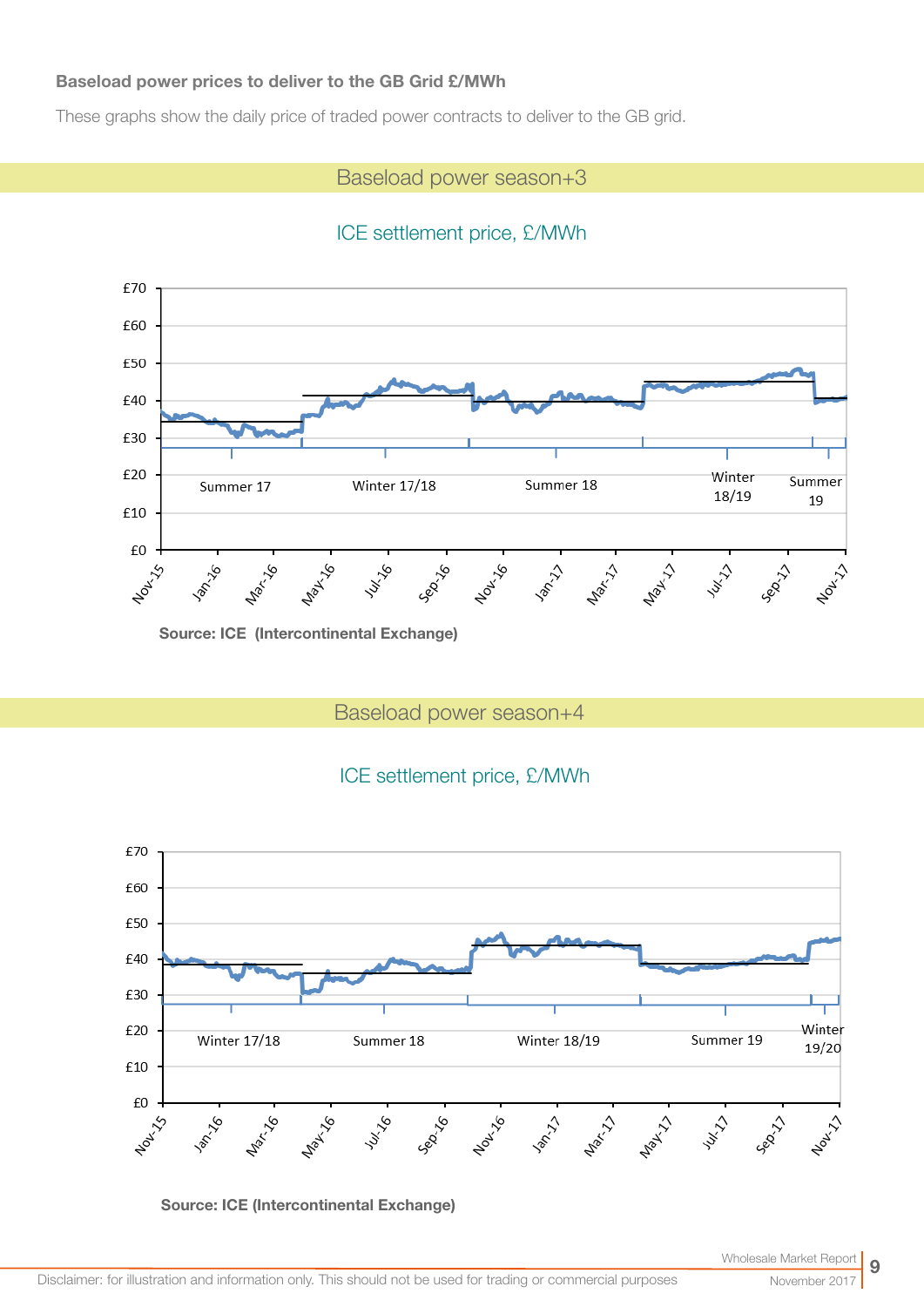#### Natural gas prices to deliver to the GB grid p/thm

These graphs show the daily price of traded gas contracts to deliver to the GB gas grid at National Balancing Point.

## Natural Gas system average daily price



# Volume weighted average price, p/thm

Source: National Grid

Natural gas front month

## ICE settlement price, p/thm



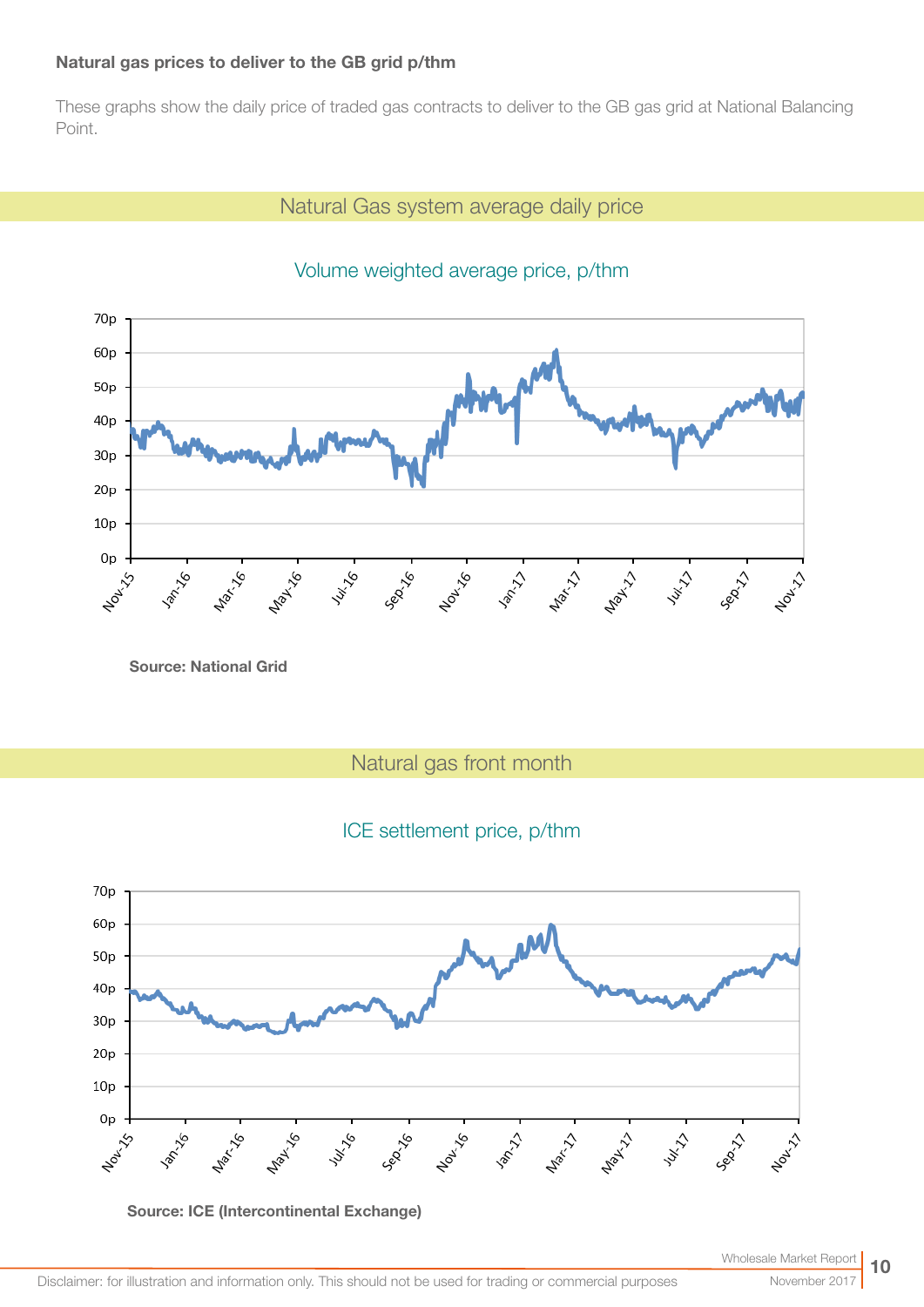#### Natural gas prices to deliver to the GB grid p/thm

These graphs show the daily price of traded gas contracts to deliver to the GB gas grid at National Balancing Point.

### Natural gas season+1

## ICE settlement price, p/thm



Source: ICE (Intercontinental Exchange)

Natural gas season+2

## ICE settlement price, p/thm



Source: ICE (Intercontinental Exchange)